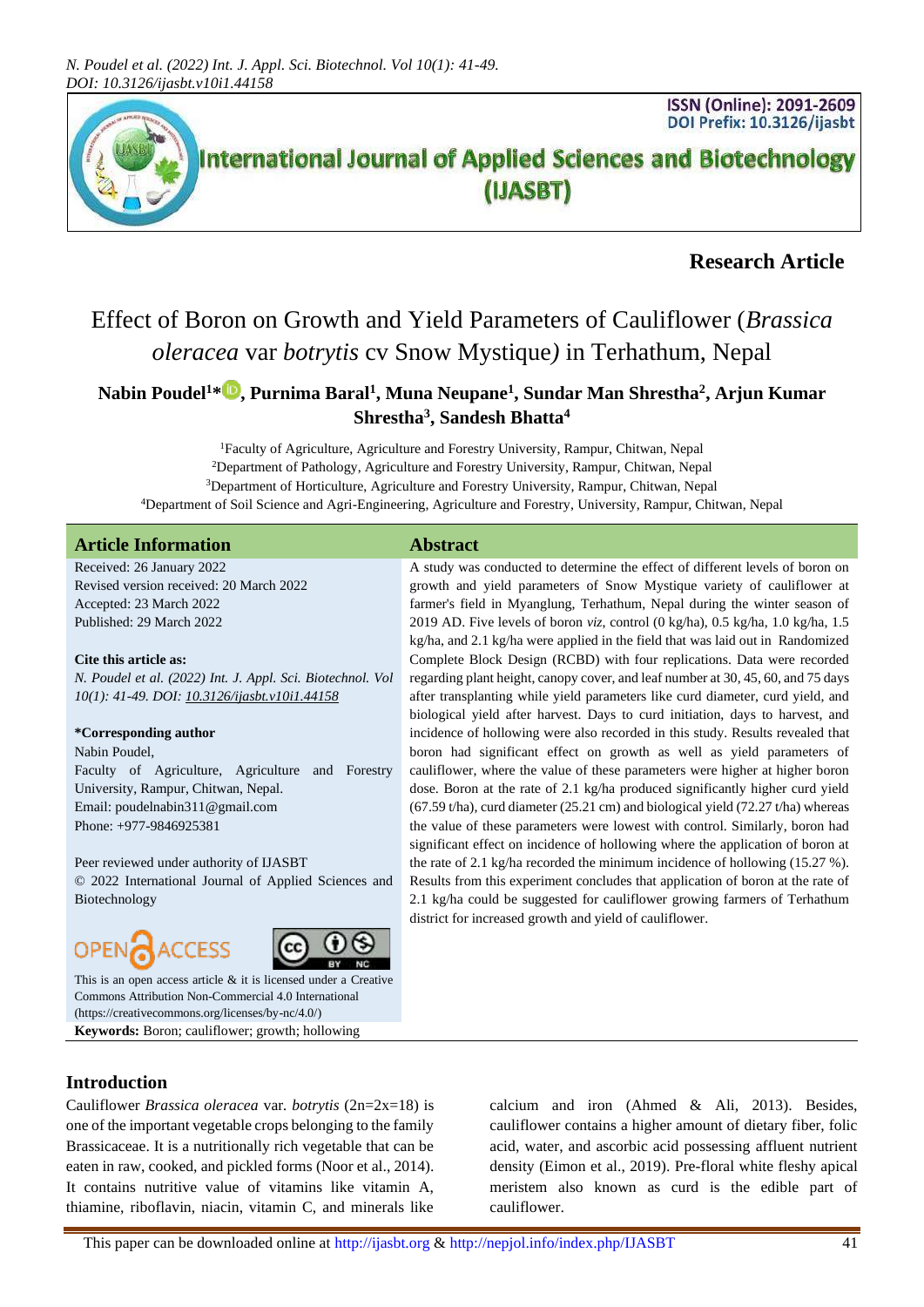In Nepal, cauliflower is cultivated throughout all the geographical regions due to its wider adaptability. The total production of cauliflower across the country is 574,795 tons under the area of 35,764 hectares with a productivity of 16.07 tons per hectares (MOALD, 2018/19). In Terhathum, cauliflower is grown in an area of around 185 hectares with an average annual production of 2868 tons and productivity of 15.50 tons per hectares (MOALD, 2018/19).

Cauliflower production and productivity are seriously affected by the level of micronutrients in the soil. Boron, manganese, and molybdenum are important micronutrients that enhance the growth and yield of cauliflower (Chaudhari et al., 2017). The narrow range of toxicity and deficiency makes the boron unique to other micronutrients, thus a slight variation in available boron can cause toxicity or deficiency in a single growing season of plants (Batabyal et al., 2015). Various soil factors such as pH, texture, moisture, temperature, organic matter content, and clay mineralogy affect the availability of boron in the soil to plants (Goldberg et al., 2000). Common deficiency symptoms of boron include the death of the terminal growing point of the plant leaving rosette in the plant, curled and brittle leaf, and deformed flowers and fruits (Gupta & Solanki, 2013). Contrastingly, yellowing followed by browning and death of leaf tip indicates boron toxicity in most of the plants (Wilcox, 1960). Boron plays a major role in the maintenance of structural integrity of the plant membranes, cell division and elongation, metabolism of biomolecules like carbohydrates and nucleic acids, protein synthesis, sugar translocation, as well as uptake of essential plant nutrients from the soil. Therefore, the deficiency of boron affects all these processes (Ahmad et al., 2009; Pilbeam & Kirkby, 1983; Shaaban, 2010; Shireen et al., 2018).

The growth and yield components of cauliflower are seriously affected by the level of boron applied (Batabyal et al.; Dhakal et al., 2009; Subedi et al., 2020. The deficiency of boron in cauliflower causes browning of curds and the development of hollow stems which directly affects the marketing of cauliflower (Farooq et al., 2018).

A study by Silanpaa (1982) revealed the deficiency of boron in Nepalese soil. The author has also mentioned that the great majority of Nepalese soil samples are texturally on the coarse side. So, the widespread boron deficiency, acute or hidden is more likely to exist in Nepal, which limits the yield of crops that requires a higher amount of boron. Furthermore, farmers of Nepal being unaware of the optimum dose of boron to be applied, haphazard boron application might lead to deficiency or toxicity symptoms in cauliflower reducing the yield of the crop.

Several studies have been conducted on boron requirements of cauliflower in various parts of the world but there is very limited information under Nepalese soil conditions on this aspect. Moreover, no research work has been reported on the effects of boron in cauliflower production in the Terhathum district. The present research, therefore, was conducted to determine the effects of different doses of boron on the quality and yield attributes of cauliflower in the Terhathum district of Nepal.

### **Materials and Method**

#### *Location of the Experimental Site*

The experiment was carried in the farmer field of Myanglung municipality, Terathum, Nepal from January 2019 to April 2019 with geographical location of the site,  $27^{\circ}7'38''$ N and  $87^{\circ}32'10''E$  and the elevation of 1500 meters above sea level. The area is characterized by a temperate climate with a unimodal rainfall pattern. Soil type is sandy loam and acidic with reddish-black color.

#### *Experimental Design and Treatment Details*

The field experiment was laid out on Randomized Complete Block Design (RCBD) with four replication and five different level of boron (B) namely B0: Control (0 kg B/ha), B1: 0.5 kg B/ha, B2: 1.0 kg B/ha, B3: 1.5 kg B/ha, and B4: 2.1 kg B/ha. Commercially available borax (10.5 % B) was used as a source of boron. Individual plot size was  $5.13 \text{ m}^2$ area having 18 plants maintaining row to row distance of 60 cm and plant to plant distance of 45 cm. Cauliflower variety Snow Mystique was used as planting material (Table 1).

**Table 1**: Treatments details

| <b>Treatment</b> | Borax (kg/ha) | Boron (kg/ha) |
|------------------|---------------|---------------|
| B0               |               |               |
| B1               |               | 0.5           |
| B <sub>2</sub>   | 10            |               |
| B <sub>3</sub>   | 15            | 1.5           |
| R4               | л             |               |

#### *Data Observation and Statistical Analysis*

Four randomly selected plants considering border effects were selected for the measurement of required parameters. Growth parameters like plant height, canopy cover and leaf number and yield parameters like curd yield, curd diameter and biological yield were recorded following the standard methods. Further, the days to curd initiation and days to curd maturity were recorded by observing the field regularly. The incidence of hollowing was calculated based on the formula given by Mehotra and Aggarwal (2015). The formula used for calculating the incidence of hollowing is given below.

$$
Incidence of hollowing = \frac{Number\ of\ plants\ showing\ hollow\ stem}{Total\ number\ of\ plants\ under\ observation} \times 100
$$

The data thus obtained above were subjected to statistical analysis using MS Excel and R studio version 3.6.2. Duncan Multiple Range Test (DMRT) was applied to compare the treatment superiority at a 5% level of significance. Correlation analysis was used to show the relationship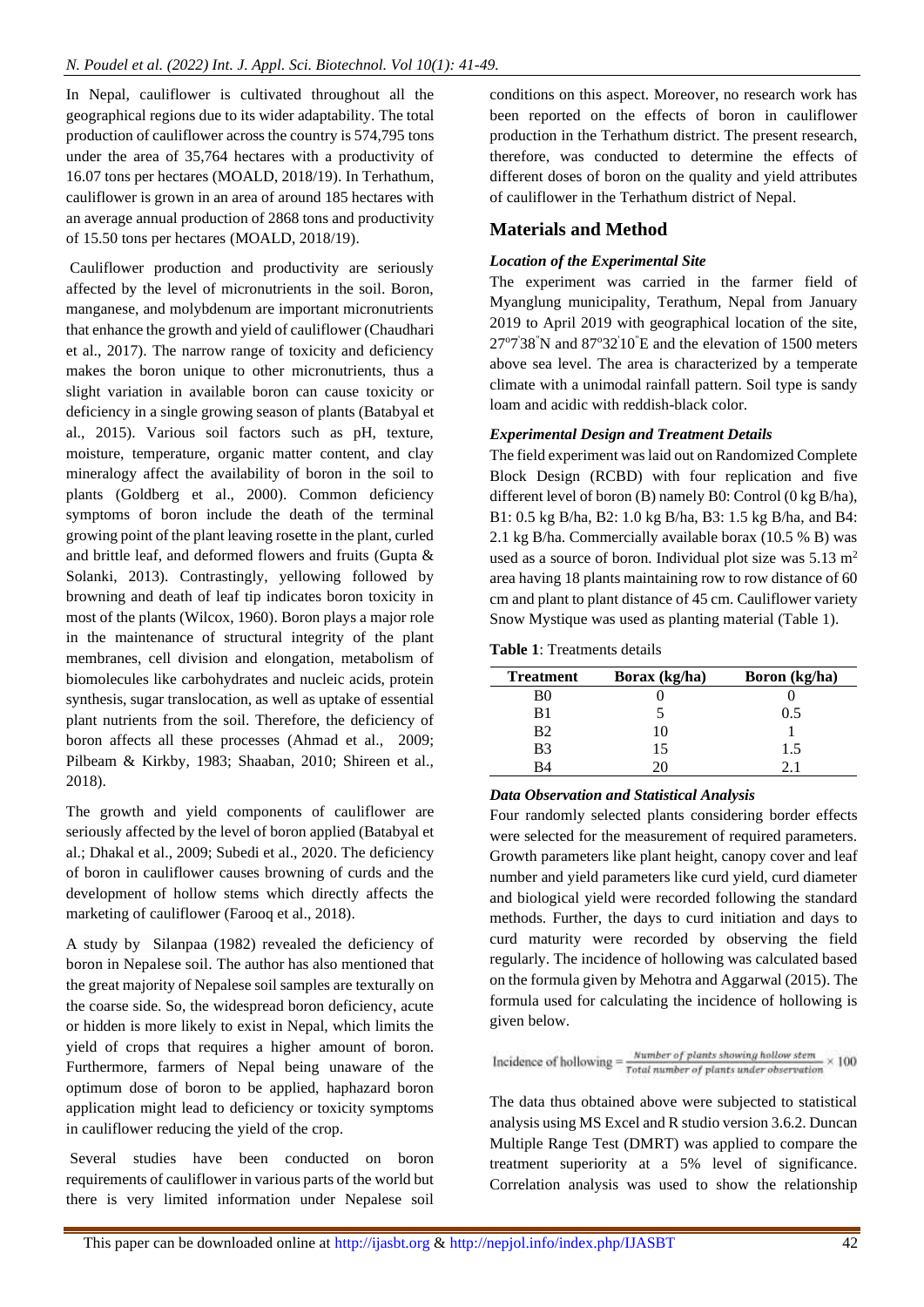between the level of boron applied, growth parameters at harvest, and yield parameters.

#### **Results and Discussion**

#### *Effect of Boron on Growth Parameters of Cauliflower*

#### *Plant Height:*

Data regarding plant height (Table 2) revealed that the different levels of boron had a significant effect on cauliflower plant height at 45, 60, and 75 days after transplanting (DAT).

At 45 DAT, the highest plant height (43.78 cm) was recorded from the plots treated with 1.5 kg B/ha which was statistically at par with that obtained from 2.1 kg B/ha i.e. 40.26 cm. The lowest plant height (36.16 cm) was observed in plots treated with 0.5 kg B/ha which was statistically similar to that obtained from control plots (36.34 cm).

Similar results were obtained at 60 and 75 DAT, where the plots treated with 1.5 kg B/ha and 2.1 kg B/ha recorded statistically similar plant height and were significantly superior to other treatments. The lowest plant height was observed in plots with control treatment (Table 2).

#### *Plant Canopy Cover:*

Data regarding the canopy cover of cauliflower is represented in Table 3. Statistical analysis showed that different levels of boron had a significant effect on the canopy cover of cauliflower at various DAT. Maximum canopy cover observed at 45, 60, and 75 DAT (42.72 cm, 51.64 cm, and 64.57 cm respectively) were recorded from the plots treated with 2.1 kg B/ha. While plots treated with 0.5 kg B/ha recorded minimum canopy cover at 45 and 60 DAT, the control plot showed the minimum canopy cover of 75 DAT.

| <b>Treatment</b>                |                    | Plant height (cm)  |                 |                    |  |
|---------------------------------|--------------------|--------------------|-----------------|--------------------|--|
|                                 | <b>30 DAT</b>      | <b>45 DAT</b>      | <b>60 DAT</b>   | <b>75 DAT</b>      |  |
| B0 (Control)                    | 8.78 <sup>a</sup>  | $36.34^{\circ}$    | $39.06^{\circ}$ | 66.29 <sup>c</sup> |  |
| B1 (Boron $0.5 \text{ kg/ha}$ ) | 9.28 <sup>a</sup>  | $36.16^{\circ}$    | $44.69^{bc}$    | $70.29^{bc}$       |  |
| B2 (Boron $1.0 \text{ kg/ha}$ ) | $9.53^{\rm a}$     | $36.63^{bc}$       | $44.99^{bc}$    | $66.95^{\circ}$    |  |
| B3 (Boron $1.5 \text{ kg/ha}$ ) | 9.69 <sup>a</sup>  | 43.78 <sup>a</sup> | $53.23^a$       | 75.21 <sup>a</sup> |  |
| $B4$ (Boron 2.1 kg/ha)          | 10.28 <sup>a</sup> | $40.26^{ab}$       | 48.39ab         | $73.13^{ab}$       |  |
| $CD(0.05)$ :                    | <b>NS</b>          | $3.66***$          | $5.99***$       | $5.95*$            |  |
| $SEM(\pm)$ :                    | 0.20               | 0.53               | 0.85            | 0.86               |  |
| CV(%):                          | 9.41               | 6.15               | 8.32            | 5.49               |  |

**Table 2**. Effect of different doses of boron on plant height of cauliflower-

NS = non-significant, \*, and \*\* represent significant at 5 % and 1% level of significance respectively. Treatment means followed by a common letter(s) in the superscript within a column are not significantly different among each other and different letter(s) represents the statistical difference based on DMRT at 0.05 level of probability. SEM=standard error of the mean, CD= critical difference, and CV=coefficient of variance

**Table 3:** Effect of different doses of boron on canopy cover of cauliflower-

| <b>Treatment</b>                |                   | <b>Canopy Cover (cm)</b> |                        |                     |
|---------------------------------|-------------------|--------------------------|------------------------|---------------------|
|                                 | <b>30 DAT</b>     | <b>45 DAT</b>            | <b>60 DAT</b>          | <b>75 DAT</b>       |
| B0 (Control)                    | 8.00 <sup>a</sup> | 36.06 <sup>b</sup>       | $44.12^{bc}$           | 53.91 <sup>b</sup>  |
| $B1$ (Boron 0.5 kg/ha)          | $8.46^{\rm a}$    | 35.91 <sup>b</sup>       | 41.02 <sup>c</sup>     | 59.04 <sup>b</sup>  |
| $B2$ (Boron 1.0 kg/ha)          | 9.71 <sup>a</sup> | 35.86 <sup>b</sup>       | $46.64$ <sup>abc</sup> | 57.37 <sup>b</sup>  |
| B3 (Boron $1.5 \text{ kg/ha}$ ) | $10.00^{\rm a}$   | 37.97 <sup>b</sup>       | 49.14ab                | 57.85 <sup>ab</sup> |
| $B4$ (Boron 2.1 kg/ha)          | 9.31 <sup>a</sup> | 42.72 <sup>a</sup>       | $51.64^a$              | 64.57 <sup>a</sup>  |
| $CD(0.05)$ :                    | <b>NS</b>         | $4.35*$                  | $6.24*$                | $5.55*$             |
| SEM $(\pm)$ :                   | 0.24              | 0.63                     | 0.90                   | 0.80                |
| CV(%):                          | 11.91             | 7.49                     | 8.71                   | 6.15                |

 $NS =$  non-significant, and  $*$  represent significant at 5 % level of significance. Treatment means followed by a common letter(s) in the superscript within a column are not significantly different among each other and different letter(s) represents the statistical difference based on DMRT at 0.05 level of probability. SEM=standard error of the mean, CD= critical difference, and CV=coefficient of variance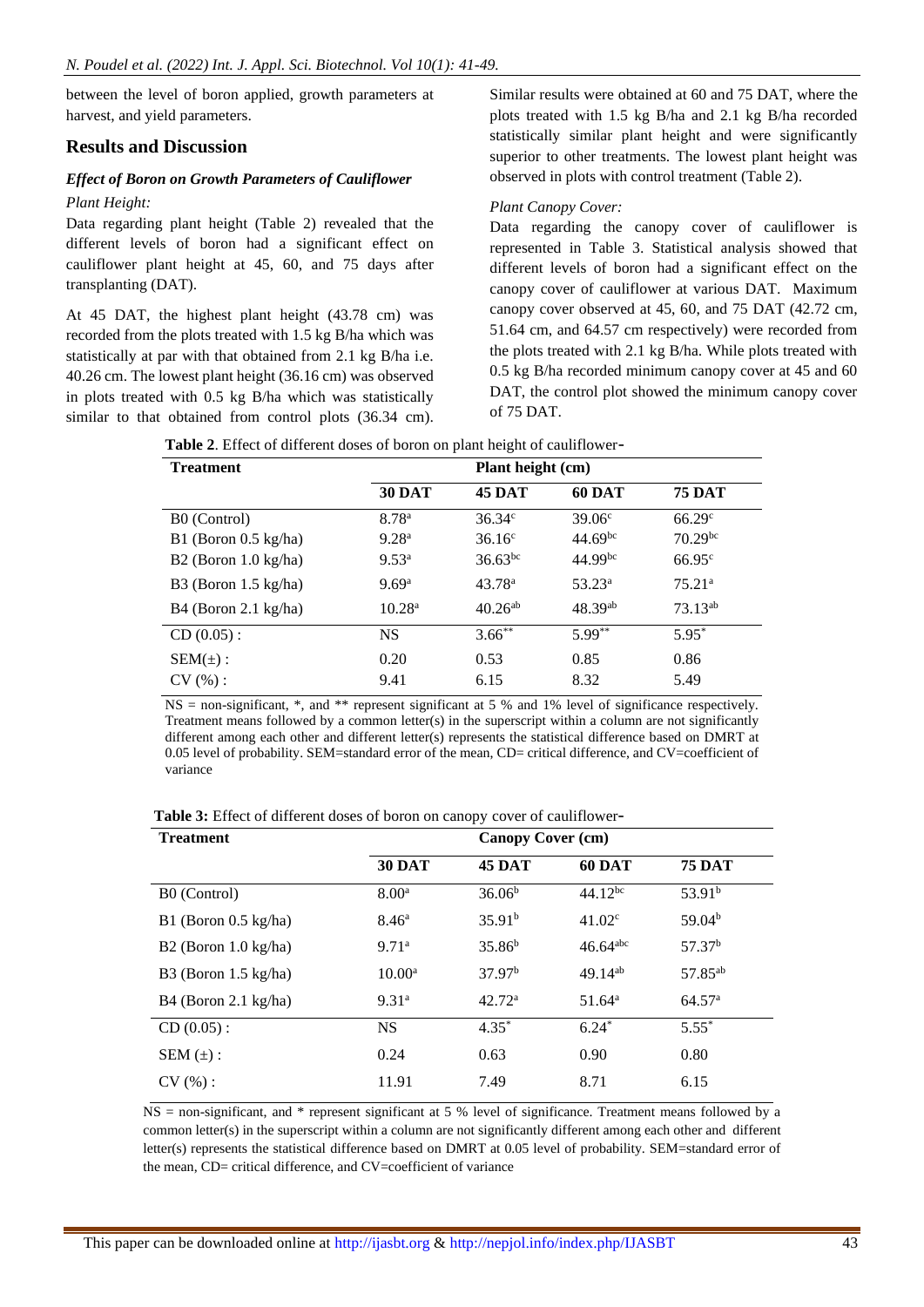#### *N. Poudel et al. (2022) Int. J. Appl. Sci. Biotechnol. Vol 10(1): 41-49.*

| <b>Table 4:</b> Effect of different doses of boron on leaf number of cauliflower |                    |                    |                     |                    |  |  |
|----------------------------------------------------------------------------------|--------------------|--------------------|---------------------|--------------------|--|--|
| <b>Treatments</b>                                                                | Leaf number /plant |                    |                     |                    |  |  |
|                                                                                  | <b>30 DAT</b>      | <b>45 DAT</b>      | <b>60 DAT</b>       | <b>75 DAT</b>      |  |  |
| B0 (Control)                                                                     | 7.81 <sup>c</sup>  | 9.75 <sup>d</sup>  | 10.87 <sup>d</sup>  | 11.68 <sup>d</sup> |  |  |
| $B1$ (Boron 0.5kg/ha)                                                            | $8.00^{bc}$        | 9.68 <sup>d</sup>  | 11.25 <sup>cd</sup> | $12.12^c$          |  |  |
| $B2$ (Boron 1.0kg/ha)                                                            | $8.18^{bc}$        | 10.25 <sup>c</sup> | $11.62^{\circ}$     | $12.37^{bc}$       |  |  |
| $B3$ (Boron 1.5kg/ha)                                                            | $8.25^{b}$         | $10.75^{b}$        | 12.12 <sup>b</sup>  | 12.56 <sup>b</sup> |  |  |
| B4 (Boron 2.1 kg/ha)                                                             | 8.87 <sup>a</sup>  | 11.31 <sup>a</sup> | $12.62^{\rm a}$     | $13.25^{\rm a}$    |  |  |
| CD:                                                                              | $0.40**$           | $0.37***$          | $0.47***$           | $0.41***$          |  |  |
| SEM $(\pm)$ :                                                                    | 0.05               | 0.05               | 0.06                | 0.05               |  |  |
| CV(%):                                                                           | 3.17               | 2.32               | 2.61                | 2.10               |  |  |

\*\* and \*\*\* represent significant at 1 % and 0.1 % level of significance respectively. Treatment means followed by a common letter(s) in the superscript within a column are not significantly different among each other and different letter(s) represents the statistical difference based on DMRT at 0.05 level of probability. SEM=standard error of the mean, CD= critical difference, and CV=coefficient of variance

#### *Leaf Number:*

Statistical analysis of data revealed that boron had a significant effect on leaf number. At 30 DAT, plots treated with boron 2.1 kg B/ha recorded maximum leaf number (8.87) whereas control plots recorded a minimum number of leaves (7.81). Similar results were obtained at 45, 60, and 75 DAT where plots treated with 2.1 kg B/ha recorded maximum leaf number (11.31, 12.62, and 13.25 respectively). An increase in leaf number with increasing boron dose was seen (Table 4).

#### *Effect of Boron on Yield Parameters of Cauliflower*

#### *Curd Diameter*

Statistical analysis of data showed significant variation in curd diameter at different doses of boron applied (Table 5). Curd diameter ranged from 17.17 cm to 25.21 cm. The maximum curd diameter was recorded from the plots treated with 2.1 kg B/ha (25.21cm) while the minimum (17.17 cm) was recorded from the control plots. An increasing trend of curd diameter with increasing boron dose was seen.

#### *Curd Yield:*

The curd yield of cauliflower was significantly affected by boron application (Table 5). Mean values of data showed that plots treated with 2.1 kg B/ha produced higher curd yield i.e. 67.59 tons/hectares (t/ha) followed by 1.5 kg B/ha  $(61.21 \text{ t/ha})$ , and 1.0 kg B/ha  $(58.05 \text{ t/ha})$  respectively. While lowest curd yield was recorded from the control plots (44.08 t/ha) which was statistically at par with that obtained from 0.5 kg B/ha (46.65 t/ha).

The yield response of cauliflower to different levels of boron is shown in figure 1. The coefficient of determination  $(R<sup>2</sup>)$  was 0.81 which implies that 81 % of the variation in

curd yield of cauliflower was due to different levels of boron applied in the field.

#### *Biological Yield*

Data regarding the biological yield of cauliflower as affected by different boron doses are shown in Table 5. Statistical analysis showed significant variations in the biological yield of cauliflower at different levels of boron. The biological yield of cauliflower ranged from 47.68 t/ha to 72.27 t/ha. Among the different treatments, plots treated with boron 2.1 kg B/ha recorded maximum biological yield (72.27 t/ha) followed by 1.5 kg B/ha (64.99 t/ha), 1.0 kg B/ha (61.98 t/ha), 0.5 kg/ha (50.90 t/ha), and control (47.68 t/ha) respectively.

#### *Effect Of Boron on Days to Curd Initiation, Days to Harvest, And Days from Curd Initiation to Harvest of Cauliflower*

Data regarding the effect of boron on days to curd initiation and days to harvest is presented in Table 6. Statistical analysis of data revealed the significant effect of boron on days to curd initiation. Maximum days required for curd initiation (67.50 days) were recorded from control plots which were statistically at par with that of 0.5 kg B/ha (67.43 days). While plots treated with 2.1 kg B/ha (65 days) recorded minimum days required for curd initiation followed by 1.5 kg B/ha (65.68 days) and 1.0 kg B /ha (66.68 days) respectively. Similarly, plots treated with 2.1 kg B/ha required significantly lower days to harvest i.e. 77.43 days followed by 1.5 kg B/ha (78.37 days), 1 kg B/ha (79.68 days), control plots  $(81.18 \text{ days})$ , and  $0.5 \text{ kg B/ha}$ (80.87 days) respectively. The minimum number of days from curd initiation to harvest was required by treatment of 2.1 kg B/ha i.e.12.43 days. While control plots required the maximum number of days (13.68 days) to harvest from curd initiation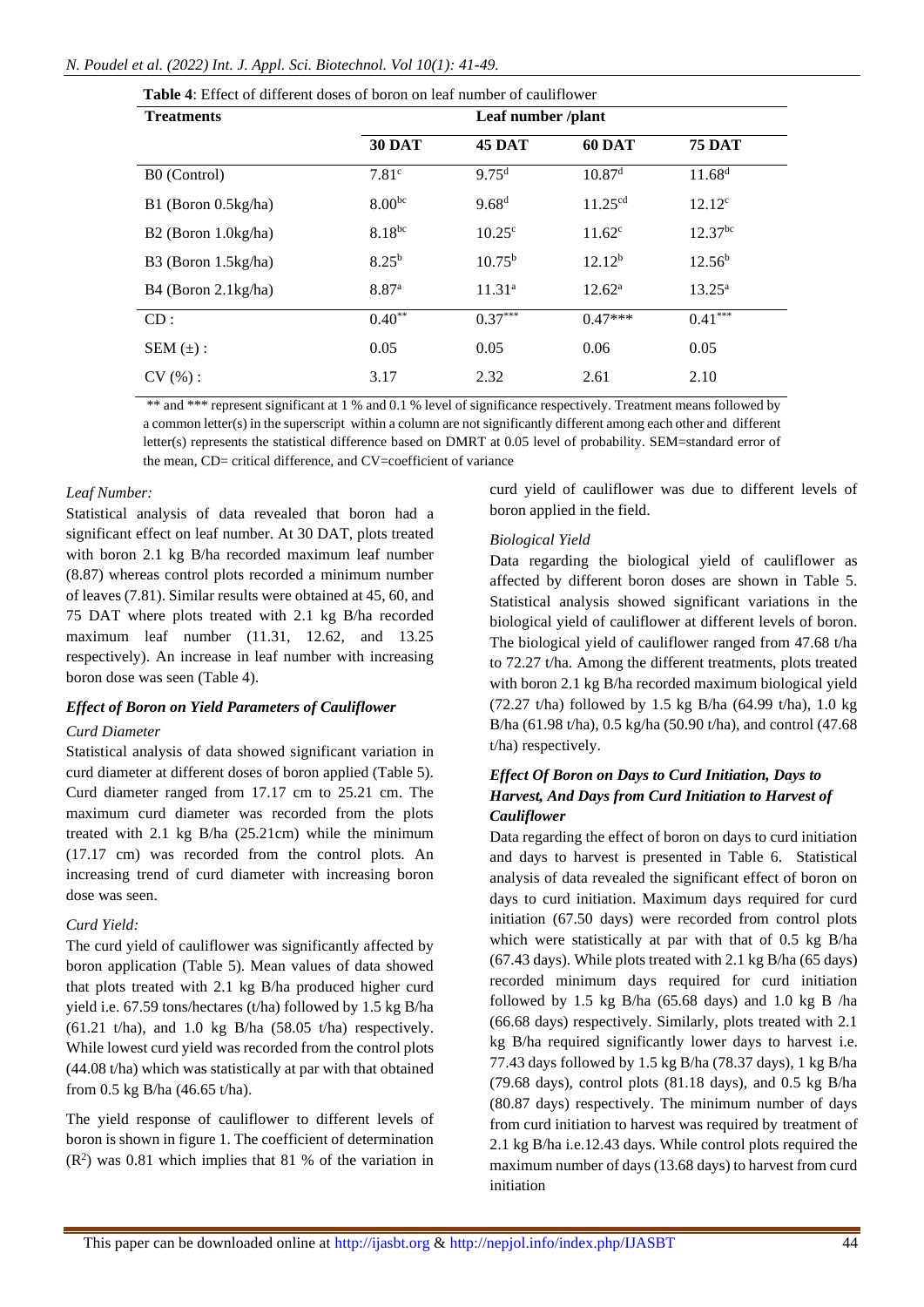| Table 5: Effect of different doses of boron on yield parameters of cauliflower |                         |                      |                   |                         |  |  |
|--------------------------------------------------------------------------------|-------------------------|----------------------|-------------------|-------------------------|--|--|
| <b>Treatments</b>                                                              | <b>Yield parameters</b> |                      |                   |                         |  |  |
|                                                                                | Curd diameter (cm)      | Curd yield (kg/plot) | Curd yield (t/ha) | Biological yield (t/ha) |  |  |
| B0 (control)                                                                   | 17.17 <sup>d</sup>      | $22.61^{\circ}$      | 44.08c            | 47.68 <sup>d</sup>      |  |  |
| B1 (Boron $0.5 \text{ kg/ha}$ )                                                | 18.48 <sup>cd</sup>     | $23.93^{\circ}$      | $46.65^{\circ}$   | $50.90^\circ$           |  |  |
| B2 (Boron $1.0 \text{ kg/ha}$ )                                                | $21.21^{bc}$            | 29.77 <sup>b</sup>   | $58.05^{b}$       | 61.98c                  |  |  |
| B3 (Boron $1.5 \text{ kg/ha}$ )                                                | 22.88 <sup>ab</sup>     | $31.40^{ab}$         | $61.21^{ab}$      | 64.99 <sup>b</sup>      |  |  |
| $B4$ (Boron 2.1 kg/ha)                                                         | $25.21^a$               | $34.66^{\rm a}$      | 67.59a            | 72.27 <sup>a</sup>      |  |  |
| $CD(0.05)$ :                                                                   | $2.92***$               | $3.71***$            | $7.24***$         | $6.79***$               |  |  |
| SEM $(\pm)$ :                                                                  | 0.42                    | 0.53                 | 1.05              | 0.98                    |  |  |
| CV(%):                                                                         | 9.05                    | 8.47                 | 8.47              | 7.40                    |  |  |

\*\*\* represents significance at 0.1 % level of significance. Treatment means followed by a common letter(s) in the superscript within a column are not significantly different among each other and different letter(s) represents the statistical difference based on DMRT at 0.05 level of probability. SEM=standard error of the mean, CD= critical difference, and CV=coefficient of variance



**Fig. 1:** Response of curd yield of cauliflower to different levels of boron applied

| Table 6: Effect of different doses of boron on days to curd initiation, days to harvest, and days from curd |  |  |
|-------------------------------------------------------------------------------------------------------------|--|--|
| initiation to curd harvest of cauliflower                                                                   |  |  |

| <b>Treatments</b>             | Days to curd initiation | Days to harvest      | Days from curd initiation to harvest |
|-------------------------------|-------------------------|----------------------|--------------------------------------|
| B0 (Control)                  | $67.50^{\rm a}$         | 81.18 <sup>a</sup>   | 13.68 <sup>a</sup>                   |
| B1 (Boron 0.5kg/ha)           | $67.43^{\rm a}$         | $80.87$ <sup>a</sup> | $13.43^{ab}$                         |
| $B2$ (Boron 1.0kg/ha)         | 66.68 <sup>b</sup>      | 79.68 <sup>b</sup>   | $13.00^{bc}$                         |
| B3 (Boron $1.5\text{kg/ha}$ ) | $65.68^{\circ}$         | 78.37 <sup>c</sup>   | 12.68 <sup>cd</sup>                  |
| $B4$ (Boron 2.1 kg/ha)        | 65.00 <sup>d</sup>      | 77.43 <sup>d</sup>   | $12.43^d$                            |
| $CD(0.05)$ :                  | $0.58***$               | $0.72***$            | $0.48***$                            |
| SEM $(\pm)$ :                 | 0.08                    | 0.10                 | 0.07                                 |
| CV(%)                         | 0.57                    | 0.59                 | 2.43                                 |

\*\*\* represents significance at 0.1 % level of significance. Treatment means followed by a common letter(s) in the superscript within a column are not significantly different among each other and different letter(s) represents the statistical difference based on DMRT at 0.05 level of probability. SEM=standard error of the mean, CD= critical difference, and CV=coefficient of variance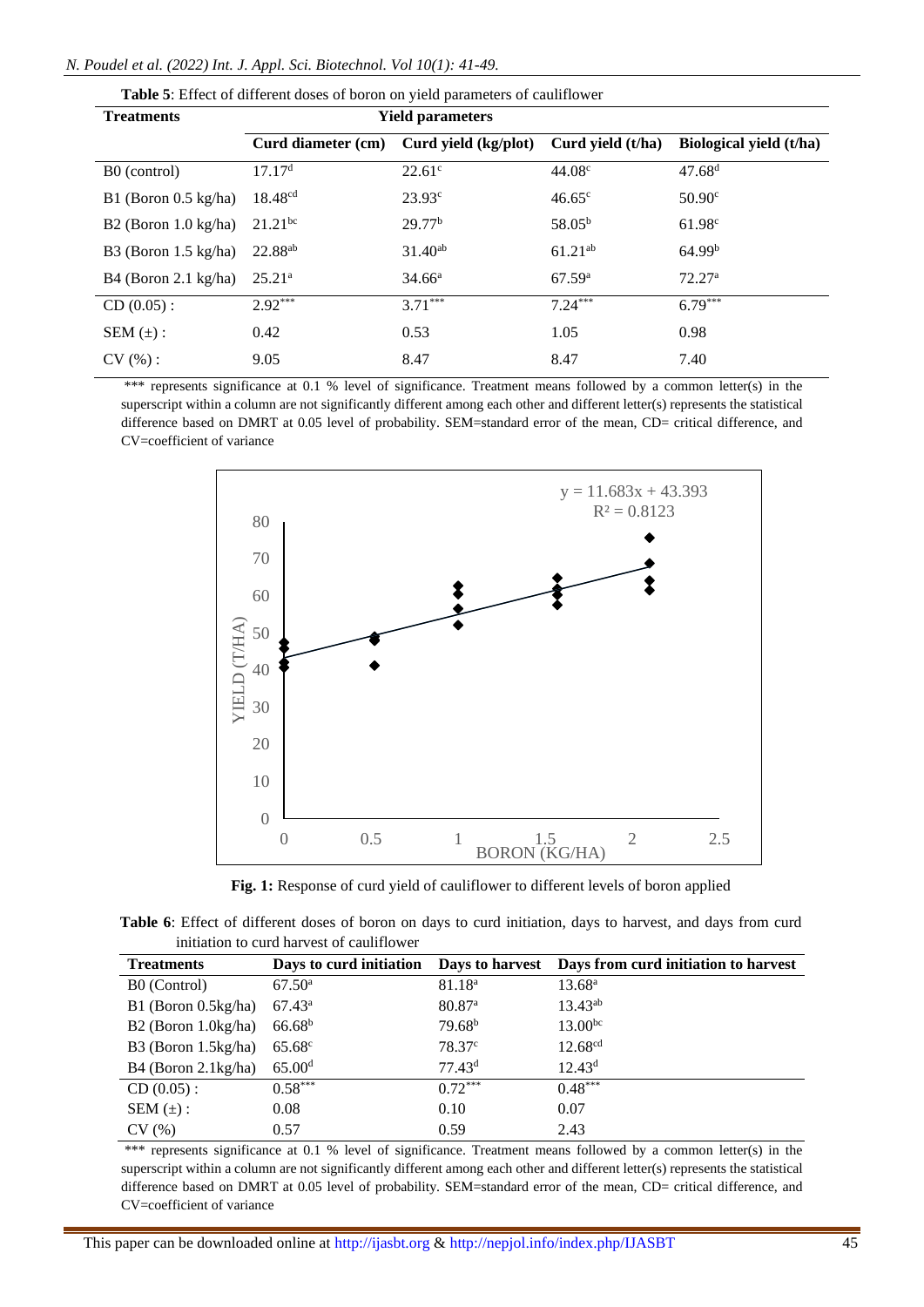| <b>DIE</b> 1: Effect of different doses of boron on the incidence of hollowing in cauliflower |                        |  |  |  |
|-----------------------------------------------------------------------------------------------|------------------------|--|--|--|
| <b>Treatment</b>                                                                              | Incidence of hollowing |  |  |  |
| B0 (Control)                                                                                  | 91.67 <sup>a</sup>     |  |  |  |
| $B1$ (Boron 0.5 kg/ha)                                                                        | 63.88 <sup>b</sup>     |  |  |  |
| $B2$ (Boron 1.0 kg/ha)                                                                        | $44.44^c$              |  |  |  |
| B3 (Boron $1.5 \text{ kg/ha}$ )                                                               | 29.16 <sup>d</sup>     |  |  |  |
| $B4$ (Boron 2.1 kg/ha)                                                                        | $15.27^e$              |  |  |  |
| $CD(0.05)$ :                                                                                  | $9.85***$              |  |  |  |
| SEM $(\pm)$ :                                                                                 | 1.43                   |  |  |  |
| CV(%):                                                                                        | 13.08                  |  |  |  |
|                                                                                               |                        |  |  |  |

**Table 7**: Effect of different doses of boron on the incidence of hollowing in cauliflower

\*\*\* represents significance at 0.1 % level of significance. Treatment means followed by a common letter(s) in the superscript within a column are not significantly different among each other and different letter(s) represents the statistical difference based on DMRT at 0.05 level of probability. SEM=standard error of the mean, CD= critical difference, and CV=coefficient of variance

**Table 8**: Correlation matrix showing correlation among different doses of boron, growth parameters, and yield parameters of cauliflower

|           |           |         | parameters, and yield parameters of eauthfower |         |           |           |    |
|-----------|-----------|---------|------------------------------------------------|---------|-----------|-----------|----|
|           | <b>BD</b> | PH      | LN                                             | cc      | CD        | <b>CY</b> | BY |
| <b>BD</b> |           |         |                                                |         |           |           |    |
| PH        | $0.52*$   |         |                                                |         |           |           |    |
| <b>LN</b> | $0.81***$ | 0.39    |                                                |         |           |           |    |
| cc        | $0.53*$   | 0.31    | $0.58***$                                      |         |           |           |    |
| CD        | $0.86***$ | $0.45*$ | $0.71***$                                      | 0.29    | 1         |           |    |
| CY        | $0.90***$ | 0.38    | $0.77***$                                      | $0.49*$ | $0.72***$ |           |    |
| BY        | $0.91***$ | 0.39    | $0.78***$                                      | $0.50*$ | $0.74***$ | $0.97***$ | 1  |
|           |           |         |                                                |         |           |           |    |

 $*$ ,  $*$  and  $**$  represent significant at 5 %.1 % and 0.1 % level of significance respectively. BD = Boron doses,  $PH =$  Plant height at harvest,  $LN =$  Leaf number at harvest,  $CC =$  Canopy cover at harvest,  $CD =$ Curd diameter, CY= Curd yield, BY= Biological yield

#### *Effect of Boron on The Incidence of Hollowing*

The effect of different doses of boron on the incidence of hollowing in cauliflower is presented in Table 7. Mean values of data thus obtained after statistical analysis showed that plants in control treatment showed the highest percentage of hollow splitting (91.67%) which was gradually reduced with increasing doses of boron applied. Plants treated with 2.1 kg B/ha showed the minimum incidence of hollowing (15.27%).

#### *Correlation Among Different Doses of Boron, Growth Parameters, and Yield Parameters of Cauliflower*

Correlation analysis of boron with growth parameters and yield parameters showed that yield parameters like curd diameter, curd yield, and biological yield were positively correlated with boron dose at p-value < 0.001 (Table 8). Similarly, vegetative parameters like plant height  $(r=0.50^*)$ , leaf number  $(r=0.81^{***})$ , and canopy cover  $(0.53^*)$  at harvest were also positively correlated with levels of boron applied.

#### **Discussion**

Boron significanlty increased the plant height in our experiment. This result is in agreement with previous

experiments conducted across different parts of the globe. Adhikary et al. (2004) reported similar results where they observed taller plant height at higher borax dose i.e 25 kg/ha. Similarly, Subedi et al. (2020) observed significantly taller plant at higher boron dose i.e 1.7 kg/ha, and the lowest plant height was recorded in control plots. The increase in plant height with increasing levels of boron can be attributed to the fact that boron promotes cell division and elongation and is especially required for actively growing regions of plant-like apical meristems (Ahmad et al., 2009), thus aiding in plant height.

Singh et al. (2013) revealed from their research findings that maximum foliage cover was obtained from the application of boron at the rate of 1.5-2 kg/ha i.e Borax 15-20 kg/ha, the findings of which are similar to the findings of our research work. This result is also in agreement with the research result of Moniruzzaman et al. (2007) where the authors observed larger plant spread at 1.5 kg B/ha and 2 kg B/ha and minimum plant spread at control plots.

Our result showed an increase in leaf number with increasing boron dose. It is supported by the research result of Kant et al. (2013) which showed that boron significantly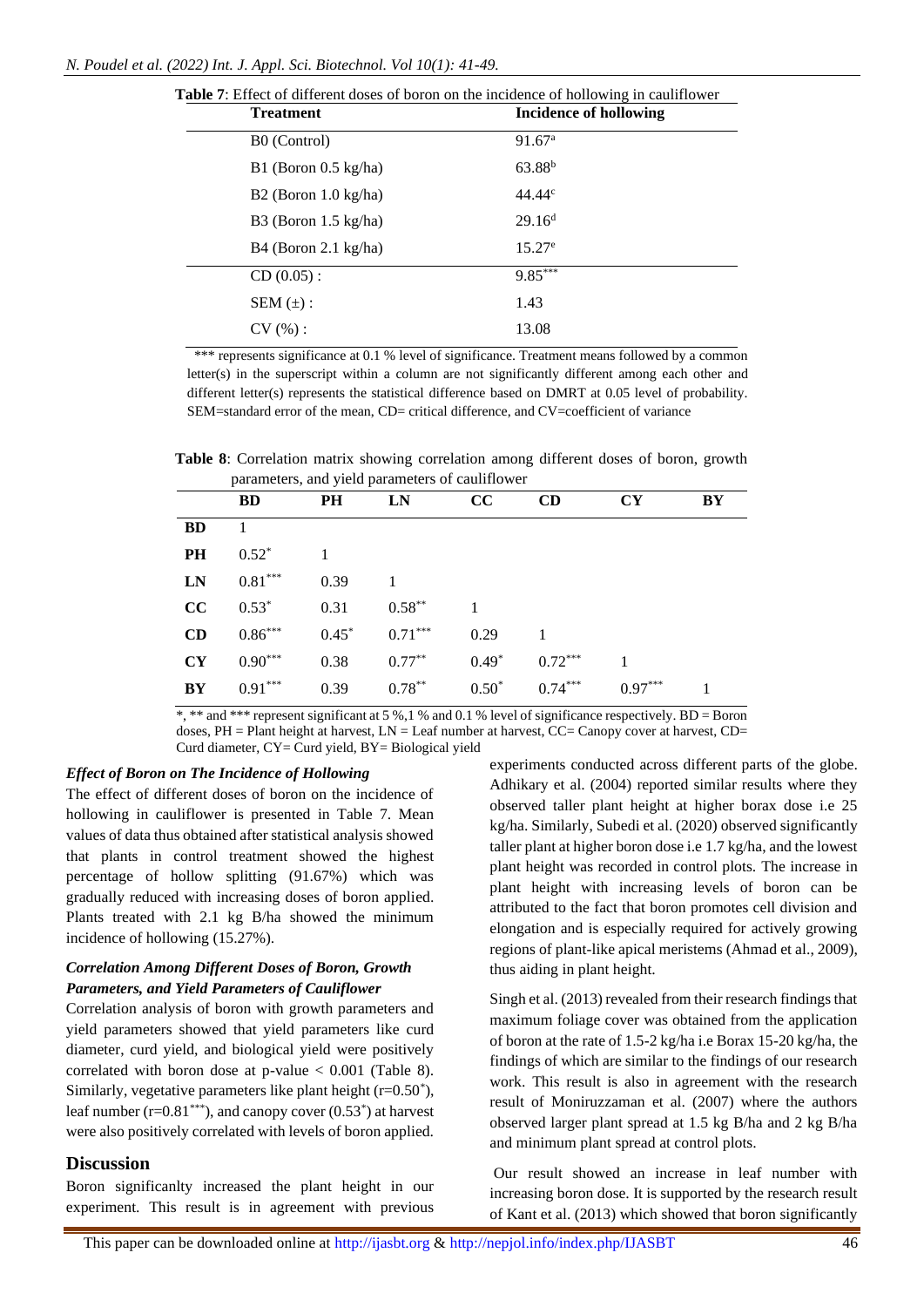increases the number of leaf in cauliflower. Enhancement of nutrient uptake, photosynthesis, and higher metabolic activity in plants due to boron might have resulted in more leaf number.

An increase in curd diameter with increasing boron dose was observed in our experiment. This finding is in close harmony with the research results of Hassan et al. (2018) where the authors reported higher curd diameter in higher boron dose and vice versa. Similarly, Farooq et al. (2018) reported higher curd diameter in broccoli with increasing boron dose. This result is also in agreement with the research result of Alam and Jahan (2007) where the authors reported an increase in head diameter in cabbage up to the boron dose of 3 kg/ha.

Our data revealed that boron had a significant effect on increasing the curd yield. The result thus obtained is in close conformity with the research results of earlier experiments of a similar pattern. Kotur (1991) reported significantly higher curd yield at plots treated with 1.5 kg B/ha and 2 kg B/ha compared to control plots. Similar to our result Hassan et al. (2018) obtained a linear increase in curd yield with an increasing dose of boron. The finding of the present study is also supported by research results of Islam et al. (2015) which showed the significant effect of boron dose on increasing the curd yield of broccoli. This increase in curd yield with increasing boron dose might be due to the role of boron on uptake of essential plant nutrients and metabolism and transport of essential biomolecules in plants (Ahmad et al., 2009). So, the low concentration of boron in plants retards the growth of the whole plant ultimately reducing the yield of the plant. Likewise, the low concentration of boron in plants activates the enzymatic and non-enzymatic oxidation using phenol as the substrate that results in higher quinine and oxidase concentration which renders the growth and development of the plant (Shireen et al., 2018).

An increase in biological yield with increasing boron dose was obtained in this experiment. This result is supported by the research result of Farooq et al. (2018), where the authors reported a significant and linear increase in the biological yield of broccoli with an increasing dose of boron applied. Further, boron dose is significantly and positively correlated with leaf number, canopy cover, curd diameter, and curd yield in our experiment, thus recording higher biological yield at a higher boron dose.

Boron significantly reduced the incidence of hollowing in our experiment. The result thus obtained is in close conformity with results obtained by Islam et al. (2015) which showed a decrease in hollow stem disorder with an increase in boron level up to the 2 kg/ha in broccoli. Similarly, this finding is in agreement with the research findings of Batal et al. (1997) which showed a decrease in hollow stem incidence in cauliflower with an increase of boron levels up to 8.8 kg/ha. Our result is further supported by the research result of Sartori de Camargo and da Costa Mello (2009) where the authors reported higher hollow stem disorder in control plots compared to plots treated with 3 kg B/ha. However, results obtained by Hussain et al. (2012) showed an increase in hollow stem incidence of broccoli after 1 kg B/ha, which is found contradictory to our research result. Thus, the different results obtained above by various authors indicate that boron has a significant role in reducing the hollow stem in cruciferous crops, though their requirement varies from species to species.

It has been revealed that boron plays a significant role in the days required for curd initiation and harvest. Days required for curd initiation, days to harvest and days from curd initiation to harvest decreased with increasing boron dose. This result is supported by the research result of Kant et al. (2013). It might be due to the positive effect of boron on the growth rate of the plant.

## **Conclusion and Recommendation for Future Research**

The highest yield of cauliflower was obtained when boron was applied at the rate of 2.1 kg/ha. So, it would be reasonable to suggest cauliflower growing farmers of Terhathum apply boron at the rate of 2.1 kg/ha for maximum production. However, our experiment consists of only four different boron dose and yet the highest dose has produced significantly higher yield. So, it will be important that future research investigate on effect of boron dose higher than 2.1 kg B/ha on cauliflower production.

#### **Authors' Contribution**

Nabin Poudel, Purnima Baral, Muna Neupane, Sundar Man Shrestha, Arjun Kumar Shrestha, and Sandesh Bhatta: conceived and designed the experiments; perform the experiments; analysed and interpreted the data; wrote and reviewed the manuscript. All contributed equally in all part.

#### **Conflict of Interest**

The authors declare that there is no conflict of interest with present publication.

#### **Acknowledgment**

The author thanks Agriculture and Forestry University, Nepal and Prime Minister Agriculture Modernization Project/Government of Nepal for providing this platform. The supervising committee of the author is acknowledged for providing the author with appropriate guidelines and the farmers of Myanglung, Terhathum is acknowledged for providing field and other necessary resources to conduct research.

#### **References**

Adhikary B, Ghale M, Adhikary C, Dahal S & Ranabhat D (2004) Effects of different levels of boron on cauliflower (*Brassica Oleracea* var. *botrytis*) curd production on acid soil of Malepatan, Pokhara. *Nepal Agriculture Research Journal* **5**: 65-67.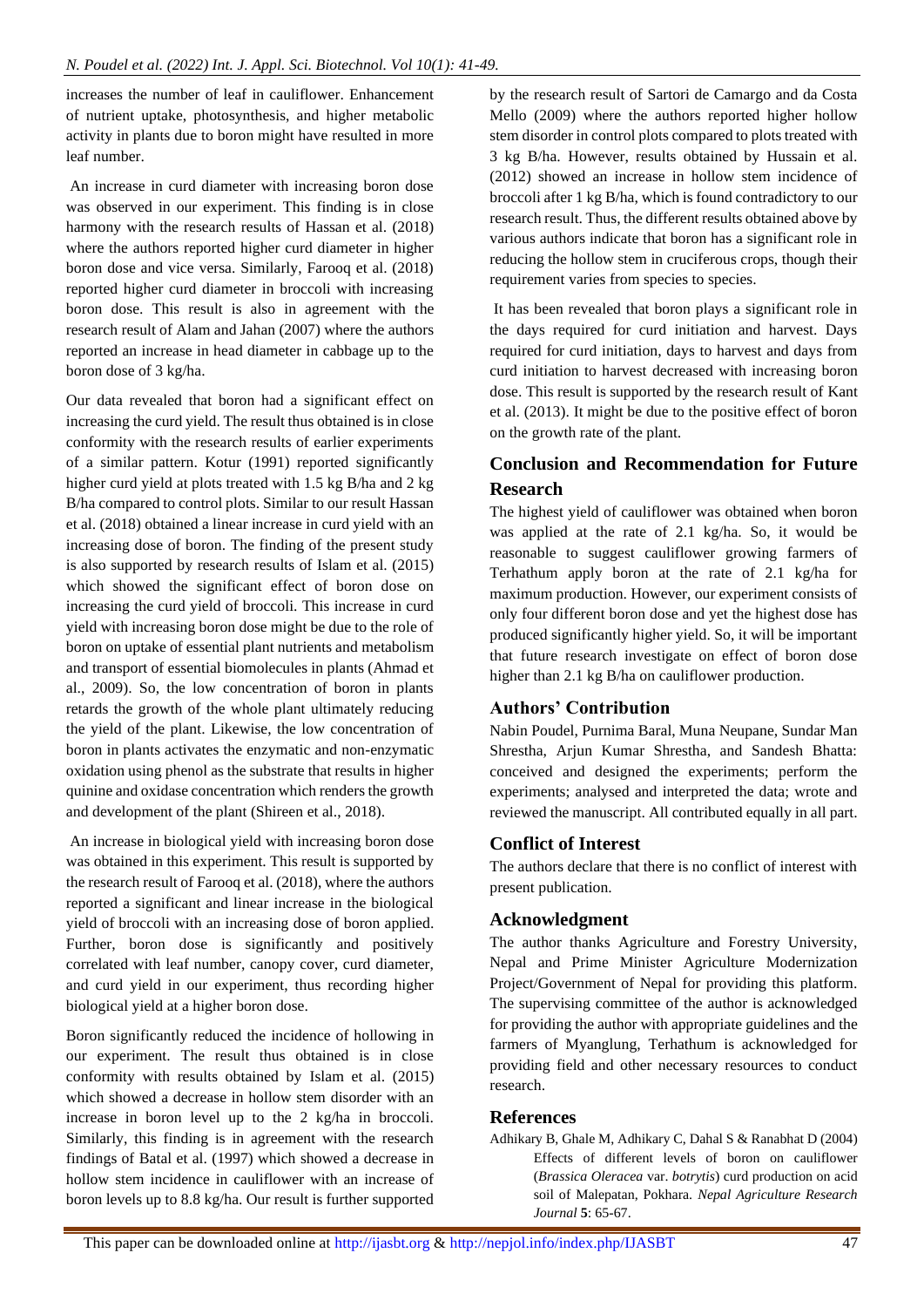- Ahmad W, Niaz A, Kanwal S, Rahmatullah & Rasheed M (2009) Role of boron in plant growth: A review. *Journal of Agricultural Research* **47(**3): 329-338.
- Ahmed F & Ali R (2013) Bioactive compounds and antioxidant activity of fresh and processed white cauliflower. *BioMed Research Internationa,* **2013**. DOI: 10.1155/2013/367819
- Alam MN & Jahan N (2007) Effect of boron levels on growth and yield of cabbage in calcareous soils of Bangladesh. *Research Journal of Agriculture and Biological Sciences* **3**(6): 858-865.
- Batabyal K, Sarkar D & Mandal B (2015) Critical levels of boron in soils for cauliflower (Brassica oleracea var. botrytis). *Journal of Plant Nutrition* **38**(12): 1822-1835. DOI:10.1080/01904167.2015.1042166
- Batal KM, Granberry DM & Mullinx B (1997) Nitrogen, magnesium, and boron applications affect cauliflower yield, curd mass, and hollow stem disorder. *HortScience*  **32**(1): 75-78. DOI: 10.21273/HORTSCI.32.1.75
- Chaudhari V, Patel N, Tandel B & Chaudhary V (2017) Effect of foliar spray of micronutrients on growth and yield of cauliflower (*Brassica oleracea* L. var. *Botrytis*). *International Journal of Chemical Studies* **5**(6): 1133- 1135.
- Dhakal D, Shah S, Gautam DM & Yadav RN (2009) Response of cauliflower ( Brassica oleracea var. botrytis) to the application of boron and phosphorus in the soils of Rupandehi district. *Nepal Agriculture Research Journal* **9**: 56-66. DOI:10.3126/narj.v9i0.11642
- Eimon MM, Monir MR, Modak S, Fatima S, Ali M & Malek MA (2019) Growth and yield of cauliflower as influenced by NPK, Zn, B fertilizers. *International Journal of Natural and Social Sciences* **6**(3): 17-31.
- Farooq M, Bakhtiar M, Ahmed S, Ilyas N, Khan I, Saboor A & Khan I (2018) Influence of sulfur and boron on the growth and yield of broccoli. *International Journal of Environmental & Agriculture Research* **4**(4): 9-16. DOI: 10.26832/24566632.2021.0604018
- Fujimoto T (1998) *Current Status of Soil Fertility in Nepal ( Part 2)* . Soil Science Programs at a Glance (pp. 26-28). Lalitpur, Nepal: Soil Testing and Service Section, Crop Development Division, Department of Agriculture, Ministry of Agriculture.
- Goldberg S, Lesch SM & Suarez DL (2000) Predicting boron adsorption by soils using soil chemical parameters in the constant capacitance model. *Soil Science Society of America Journal* **64**(4): 1356-1363. DOI: 10.2136/sssaj2000.6441356x
- Gupta U & Solanki H (2013) Impact of boron deficiency on plant growth. *International Journal of Bioassays* **2**(7): 1048- 1050. DOI: 10.1.1.879.4132
- Hassan MR, Julie SN, Akber A, Kundu PK & Zaman MS (2018) Influence of micronutrient (boron) for the growth and yield of cauliflower. *Journal of Bioscience and Agriculture Research* **18**(1): 1464-1469. DOI:10.18801/jbar.180118.181
- Hussain MJ, Karim AS, Solaiman AR & Haque MM (2012) Effects of nitrogen and boron on the yield and hollow stem disorder of broccoli (Brassica oleracea var. italica). *The Agriculturists* **10**(2): 36-45. DOI: 10.3329/agric.v10i2.13140
- Islam M, Hoque MA, Reza MM & Chakma SP (2015) Effect of boron on yield and quality of broccoli genotypes. *International Journal of Experimental Agriculture*, **5**(1): 1-7.
- Kant K, Singh KP, Singh VK & Ranjan A (2013) Effect of boron, zinc and their combinations on the yield of cauliflower (Brassica oleracea var. botrytis Linn.) hybrid cultivar-Himani. *The Asian Journal of Horticulture* **8**(1): 238-240.
- Kotur S (1991) *Effect of boron, lime and their residue on yield of cauliflower, leaf composition and soil properties.* In Wright R, Baligar VC & Murrmann RP (Eds.), Plant-Soil interactions at low pH. Developments in plant and soil sciences Vol. **45**, pp. 349-354. Dordrecht: Springer. DOI: [10.1007/978-94-011-3438-5\\_40](https://doi.org/10.1007/978-94-011-3438-5_40)
- Mehotra R & Aggarwal A (2015) Plant Pathology. New Delhi, India: McGraw Hill Education (India) Private Limited.
- Ministry of Agriculture and Livestock Development. (2018/19). *Statistical Information on Nepalese Agriculutre*. Singha Durbar, Kathmandu, Nepal: Planning and Development Cooperation Coordination Division.
- Moniruzzaman M, Rahman SM, Kibria MG, Rahman MA & Hossain MM (2007) Effect of boron and nitrogen on yield and hollowstem of broccoli. *Journal of Soil and Nature*, **1**(3): 24-29.
- Noor F, Aktar T, Mahomud MS & Islam MM (2014) Impact of processing methods on quality of cauliflower pickle. *Journal of Science and Technology* **12**: 48-53. DOI: 10.20546/ijcmas.2021.1001.168
- Pilbeam DJ & Kirkby EA (1983) The physiological role of boron in plants. *Journal of Plant Nutrition* **6**(7): 563-582. DOI: [10.1080/01904168309363126](https://doi.org/10.1080/01904168309363126)
- Sartori de Camargo M & da Costa Mello S (2009) Nitrogen and boron interactions on hollow stem disorder in cauliflower under tropical conditions: Effect of boron, nitrogen and soil. *The Proceedings of the International Plant Nutrition Colloquium XVI.*
- Shaaban MM (2010) Role of boron in plant nutrition and human health. *American Journal of Plant Physiology* **5**: 224-240. DOI:10.3923/ajpp.2010.224.240
- Shireen F, Nawaz M, Chen C, Zhang Q, Zheng Z, Sohail H & Bie Z (2018) Boron: functions and approaches to enhance its availability in plants for sustainable agriculture. *International Journal of Molecular Sciences* **19**(7): 18-56. DOI: 10.3390/ijms19071856
- Silanpaa M (1982) *Micronutrients and Nutrient Status of Soils: A Global Study*. Soil Bulletin. Rome: Food and Agriculture Organization, Vol. **48**, pp. 242-250.
- Singh A, Singh Y, Singh B, Gupta D & Kumar P (2013) Effect of levels and methods of boron application on growth and yield of cauliflower (Brassica oleracea L. var. botrytis) Cv.